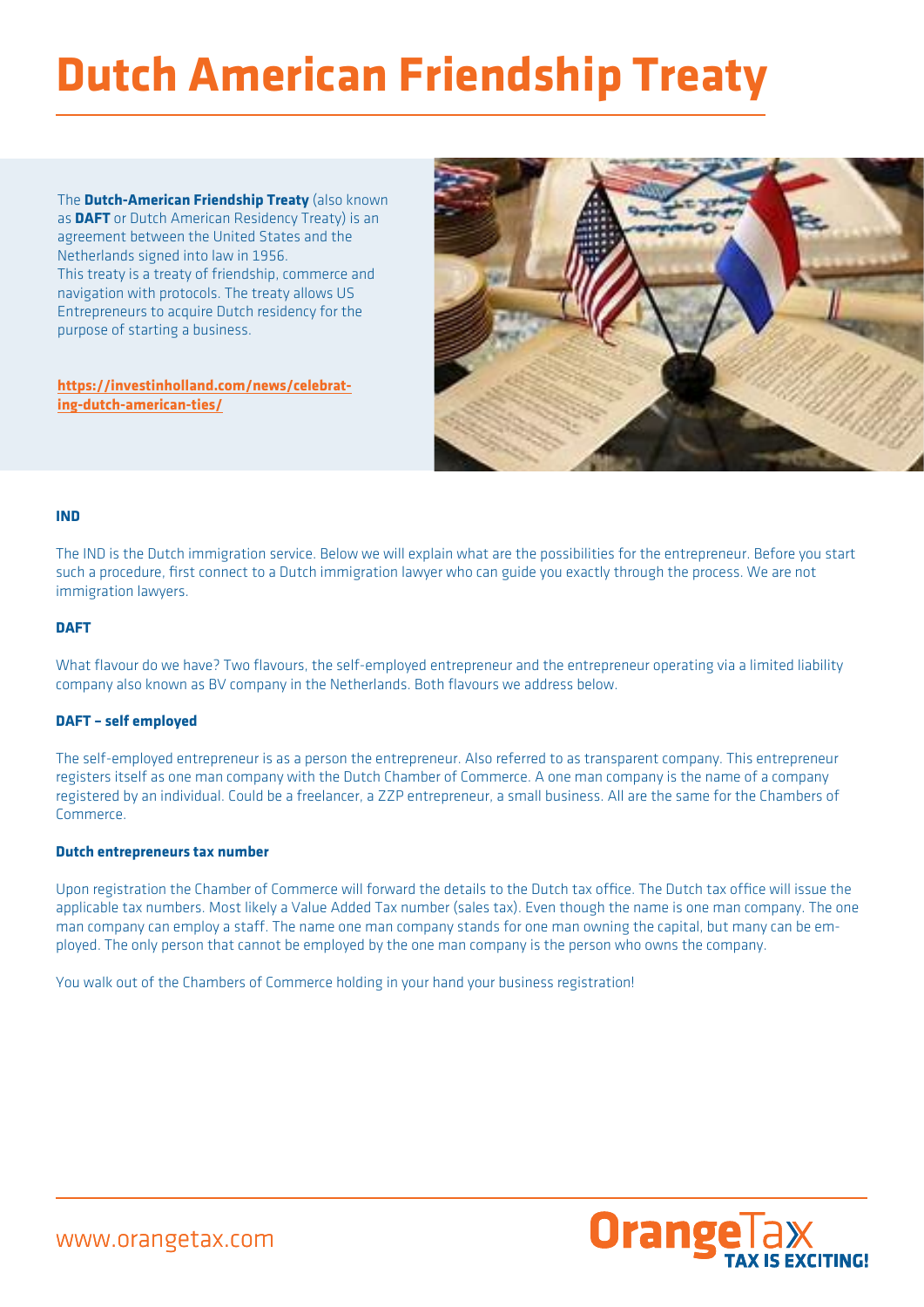

#### **Business bank account**

For the purpose of the DAFT it is important you keep a minimum balance in your business bank account. The instant job you have is to open a business bank account. We have many banks offering such a bank account. Please take your time to compare costs and services. Once you chose a bank, experience learns you will never change that. Banks are aware of that, and eager to charge you their monthly fee, so please investigate a little to make the best choice.

The content in your bank makes the difference for the DAFT purpose. The IND finds it important that you keep at all times at least EUR 4500 in the bank account. That number stands for you being able to take care of yourself, which is one of the conditions of the Dutch American Friendship Treaty.

## **IND forms to be completed**

Your IND DAFT registration will end after a certain period of time. Then you need to complete more IND forms. In these forms you provide the equity you have in the company, that is the amount in the business bank account. And you report the profit made during a calendar year.

These forms are to be confirmed by a registered auditor (accountant in Dutch), we are not registered auditors. But the forms can also be confirmed by a tax advisor member of the Register Belastingadviseurs. Those advisors we do have in the company. That implies we can complete and sign your IND forms for this part of the procedure.

## **Problems with the DAFT and IND**

The only problem we see is when the balance in the business bank account does not meet the EUR 4500. Even if the company makes nearly no income, which does not make the procedure easier, that is not a problem. The problem is in the EUR 4500.

Please keep at all times this amount in the business bank account, as sometimes the IND demands from you an equity statement in the middle of the year. If then the amount is not in the account, there is a problem.



#### **DAFT – limited liability company – DAFT BV**

The alternative of the one man company under the DAFT is the limited liability company. The limited liability company is a formal company. More effort needs to be done to get the company active, more administrative labour, more tax returns need to be filed. Not importantly, more accounting costs are involved.

#### **Who would ever chose for the DAFT BV?**

Indeed, the person that is able to qualify under the so called 30% ruling. The 30% ruling in a nutshell is a 5 year period ruling during which only 70% of the salary earned is taxed. The 30% is tax free. Also the world wide assets of this person and his or her tax partner does not need to be reported. And the foreign drivers licence can be swapped without taking the exam into a Dutch one.



www.orangetax.com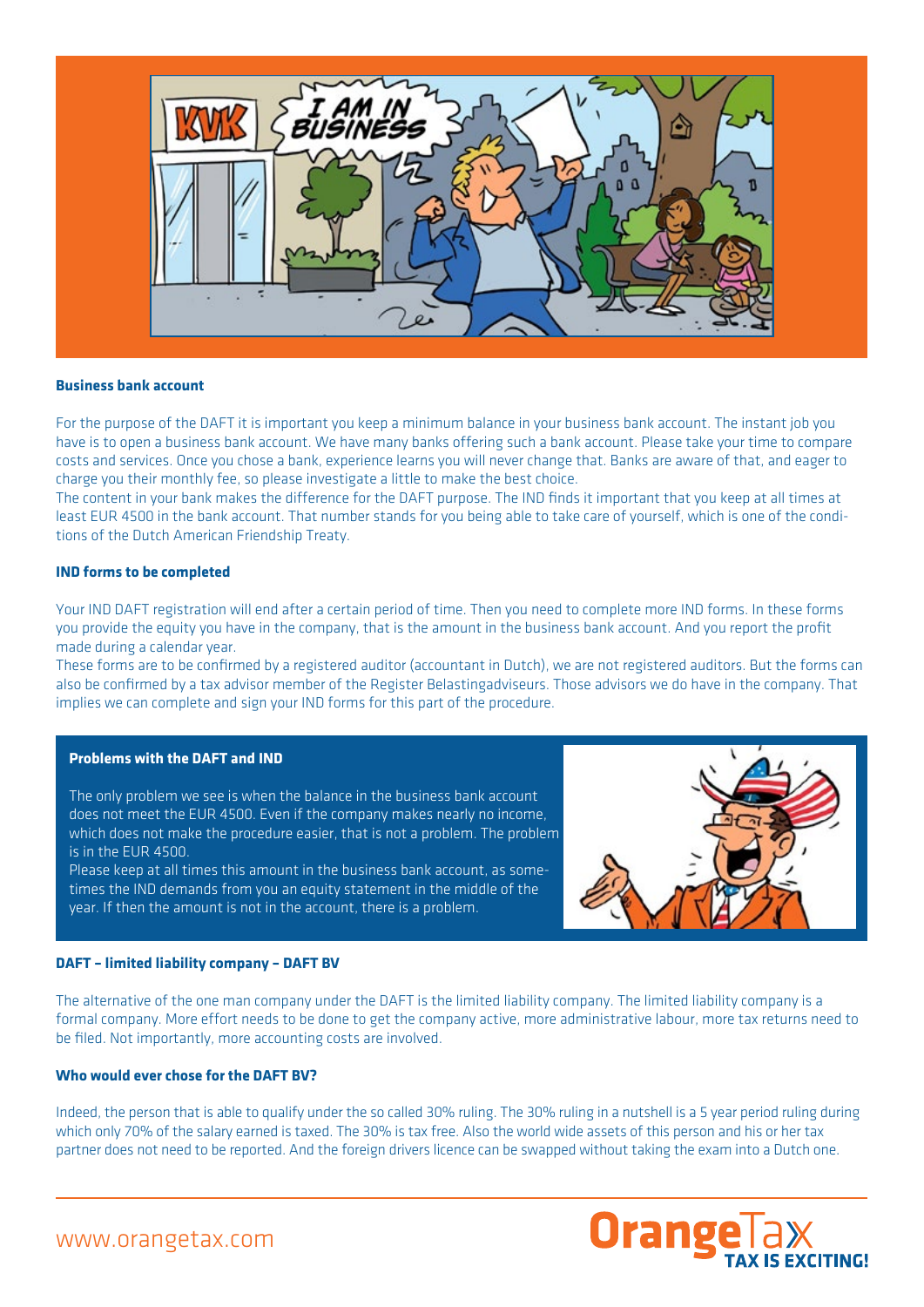The 30% ruling is simply the best tax benefit we have.

The 30% ruling can also be used in a manner that was not exactly intended as such. Sometimes the person arriving from the USA has gained over time a substantial amount of wealth. And the Dutch tax office is eager to tax this wealth in Box 3. This foreseeable prize of being a tax resident in the Netherlands can persons decide that the minimum salary in the BV is more advantageous than the Box 3 taxation. In other words, wealthy persons often use the BV in combination with the 30% ruling as well. This could even be interesting after the ruling has terminated, if set up properly at the start.

#### **Minimum requirement of the BV for the DAFT**

The BV company is a limited liability company of which you own the shares. Owning the shares is not the same as owning the content of the BV company. Still the IND looks at the equity in the BV as if it is your equity, which is not entirely correct. In other words, the BV is looked at by the IND in a transparent form for the purpose of the DAFT.

The equity of the company needs to be at least EUR 4500. What is aspects of the BV balance is referred to as equity? Officially that is the share capital and the general reserve showing the results over past periods. The business bank account that is on the other side of the balance could also play a part in this process. If you hold at least EUR 4500 in the business bank account, then maybe the equity equals this amount.

The best approach of this challenge is to simply incorporate a BV company with a share capital of at least EUR 4500 and keep that amount at all times in the business bank account.

#### **Days worked abroad**

Not sure if that is caused specifically by the DAFT, but we can only assume so. Only US nationals or Greencard holders that are under the 30% ruling, can deduct from their Dutch tax burden the salary value related to the days worked abroad. In short, if you worked 100 days abroad and the salary related to these days is for instance EUR 150.000. Then this EUR 150.000 is deleted from the Dutch tax base, under the condition ofcourse this part of the income is actually taxed in the country where the work was being done or where you were a tax resident in case of a non resident tax payer.

As this is a deduction only applicable to US nationals or US greencard holders, we can only assume that is caused by the DAFT. This deduction you can use either way. Whether you are employed by an employer or whether you receive a salary form your own BV company.